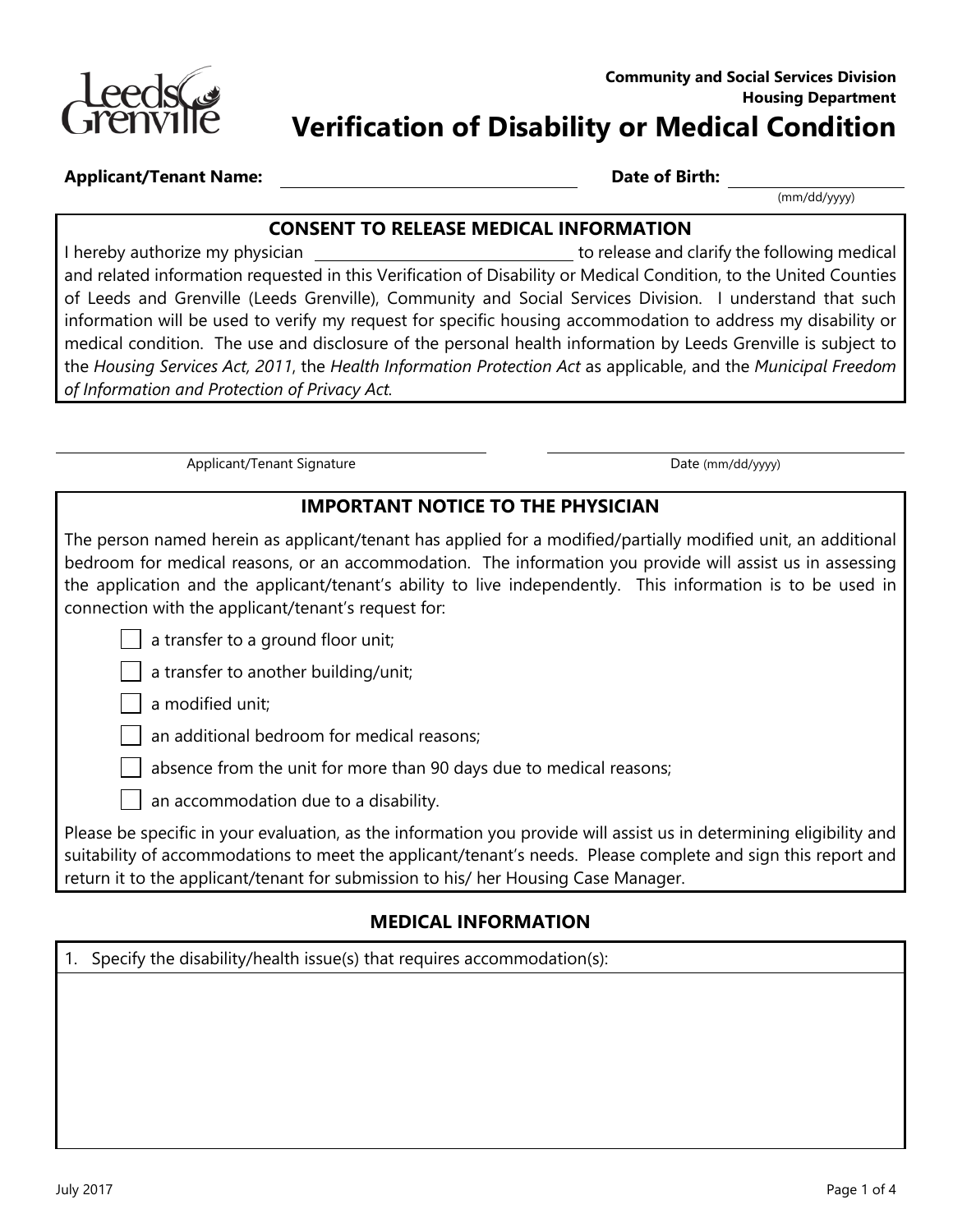

## **Verification of Disability or Medical Condition**

|                                                                                                |                                                                                                                                                                        |     |           |                       | Yes | No |
|------------------------------------------------------------------------------------------------|------------------------------------------------------------------------------------------------------------------------------------------------------------------------|-----|-----------|-----------------------|-----|----|
| 2.                                                                                             | Is the specific health issue(s) identified above permanent?                                                                                                            |     |           |                       |     |    |
| a)                                                                                             | If yes, explain how these specific health issue(s) can be improved by more suitable housing and<br>what is required to make the housing suitable?                      |     |           |                       |     |    |
|                                                                                                |                                                                                                                                                                        |     |           |                       |     |    |
|                                                                                                |                                                                                                                                                                        |     |           |                       |     |    |
|                                                                                                |                                                                                                                                                                        |     |           |                       |     |    |
|                                                                                                |                                                                                                                                                                        |     |           |                       |     |    |
|                                                                                                |                                                                                                                                                                        |     |           |                       |     |    |
|                                                                                                |                                                                                                                                                                        |     |           |                       |     |    |
|                                                                                                |                                                                                                                                                                        |     |           |                       |     |    |
|                                                                                                | b) If no, how long would you anticipate the health issue(s) to impact on the ability of the<br>applicant/tenant to live independently in their current accommodations? |     |           |                       |     |    |
|                                                                                                |                                                                                                                                                                        |     |           |                       |     |    |
|                                                                                                |                                                                                                                                                                        |     |           |                       |     |    |
|                                                                                                |                                                                                                                                                                        |     |           |                       |     |    |
|                                                                                                |                                                                                                                                                                        |     |           |                       |     |    |
|                                                                                                |                                                                                                                                                                        |     |           |                       |     |    |
|                                                                                                |                                                                                                                                                                        |     |           |                       |     |    |
|                                                                                                |                                                                                                                                                                        |     |           |                       |     |    |
|                                                                                                |                                                                                                                                                                        |     |           |                       |     |    |
|                                                                                                |                                                                                                                                                                        |     |           |                       |     |    |
|                                                                                                |                                                                                                                                                                        |     |           |                       |     |    |
| Does the applicant/tenant have any specific housing requirements? Please identify below:<br>3. |                                                                                                                                                                        |     |           |                       |     |    |
|                                                                                                |                                                                                                                                                                        | Yes | <b>No</b> |                       | Yes | No |
| Wheelchair accessible?                                                                         |                                                                                                                                                                        |     |           | Lowered cabinets?     |     |    |
| Lowered counters?                                                                              |                                                                                                                                                                        |     |           | Front stove controls? |     |    |
| Roll-in shower?                                                                                |                                                                                                                                                                        |     |           | Strobe lights?        |     |    |
| Roll-under sinks?                                                                              |                                                                                                                                                                        |     |           | Unable to do stairs?  |     |    |

Lowered light switches?  $\Box$   $\Box$  Other (Specify):

 $\Box$ 

 $\Box$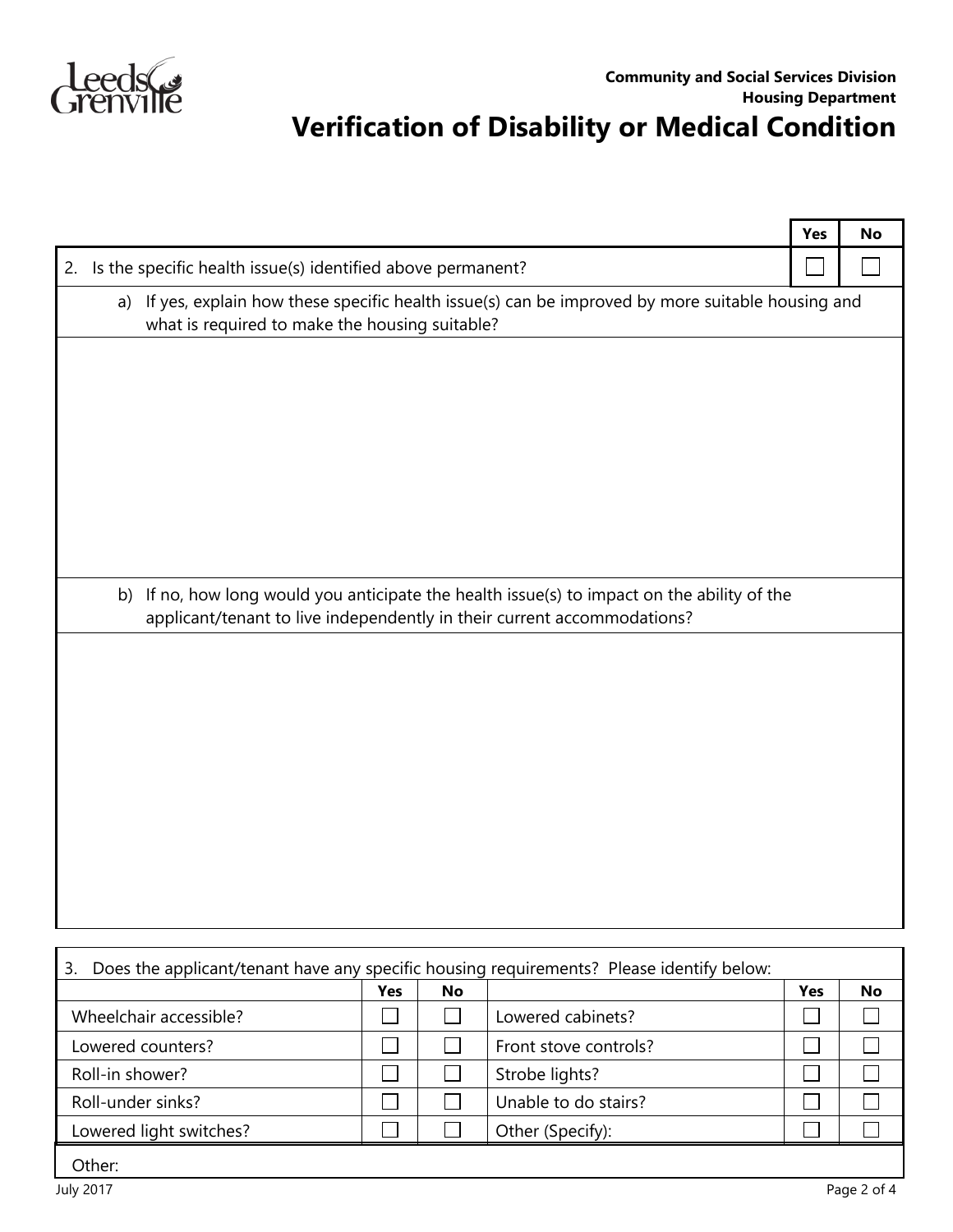

# **Verification of Disability or Medical Condition**

|                                                                                                                                                                                  | Yes | Yes, with<br>assistance* | No |
|----------------------------------------------------------------------------------------------------------------------------------------------------------------------------------|-----|--------------------------|----|
| 4. (a) In your medical opinion is the applicant/tenant able to live independently?<br>*If with assistance, please identify the assistance required and who will provide<br>same. |     |                          |    |
|                                                                                                                                                                                  |     |                          |    |
|                                                                                                                                                                                  |     |                          |    |
|                                                                                                                                                                                  |     |                          |    |

|                                                                                             | Yes | <b>No</b> |
|---------------------------------------------------------------------------------------------|-----|-----------|
| 4. (b) Is a caregiver required between the hours of 11 p.m. and 7 a.m. on an ongoing basis? |     |           |
|                                                                                             |     |           |

| Yes | No                                                                                                                                                                                                                                                                                                  |
|-----|-----------------------------------------------------------------------------------------------------------------------------------------------------------------------------------------------------------------------------------------------------------------------------------------------------|
|     |                                                                                                                                                                                                                                                                                                     |
|     |                                                                                                                                                                                                                                                                                                     |
|     |                                                                                                                                                                                                                                                                                                     |
|     |                                                                                                                                                                                                                                                                                                     |
|     |                                                                                                                                                                                                                                                                                                     |
|     | No                                                                                                                                                                                                                                                                                                  |
|     |                                                                                                                                                                                                                                                                                                     |
|     |                                                                                                                                                                                                                                                                                                     |
|     |                                                                                                                                                                                                                                                                                                     |
|     |                                                                                                                                                                                                                                                                                                     |
|     |                                                                                                                                                                                                                                                                                                     |
|     | Is an additional bedroom required for the storage of equipment/medical supplies? If yes, please<br>explain: Note: Medical equipment does not include a scooter, a sleep apnea machine or exercise<br>Yes<br>Does applicant/tenant require a separate bedroom from spouse/partner due to a diagnosed |